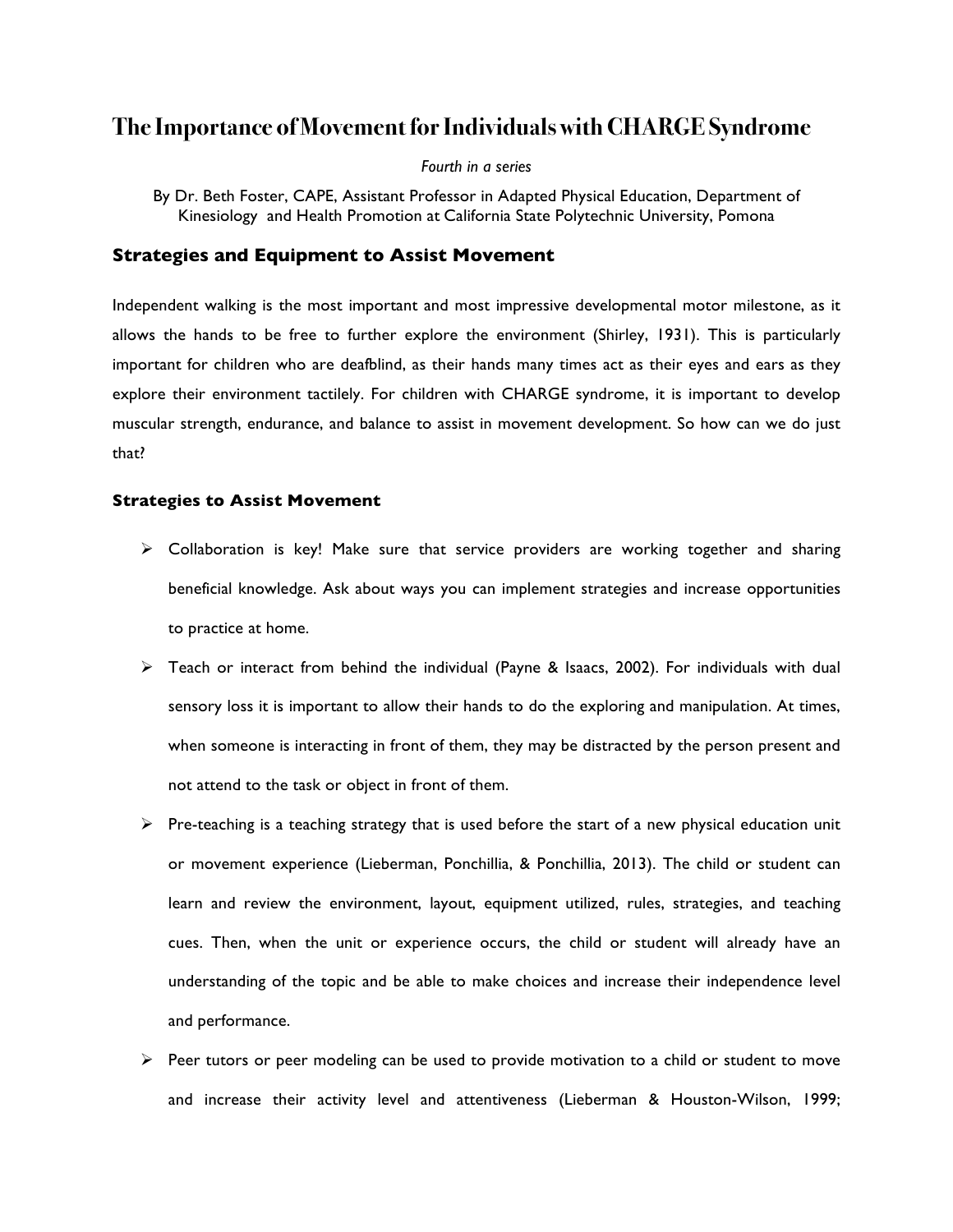Wiskochil, Lieberman, Houston-Wilson, & Petersen, 2007). Peer modeling can also provide multiple sensory feedback by demonstrating the appropriate movement of a specific task or skill to the child or student.

- $\triangleright$  Provide time for exploration and curiosity of the environment and any additional objects within the setting. If movement occurs or is increased, observe the interaction of the child or student with the particular object or space in the environment to gain information about his or her preferences and comfort levels.
- $\triangleright$  Providing tactile modeling or physical guidance can increase understanding of the movement pattern and how to complete the skill (Brambring, 2006). With physical guidance, a peer, parent, or teacher moves the student through the motion while maintaining a hand under hand position. The strategy of tactile modeling allows the child or student to feel the peer, parent, or teacher moving through the skill. This enables the child or student to be in control and feel the body parts if they do not understand the movement components related to the skill.
- $\triangleright$  Coactive movement allows the child or student and another person to perform the activity together and be engaged with each other while moving (Holte et al., 2006). An example can be dribbling or kicking a ball, taking turns, or performing the skill together – both the child or student and other participant are engaged and having fun in a positive environment while increasing movement experiences and providing feedback.
- $\triangleright$  Increase your processing and response time. WAIT... then wait some more. Once you see movement or any action, then you can respond.
- $\triangleright$  Add rhythm to any movement task to focus on the beat, and then change the speed of the beat to adjust movements.
- $\triangleright$  Make sure the child or student is anticipating movement prior to movement experience. Anticipation is very important when interacting and providing opportunities for movement.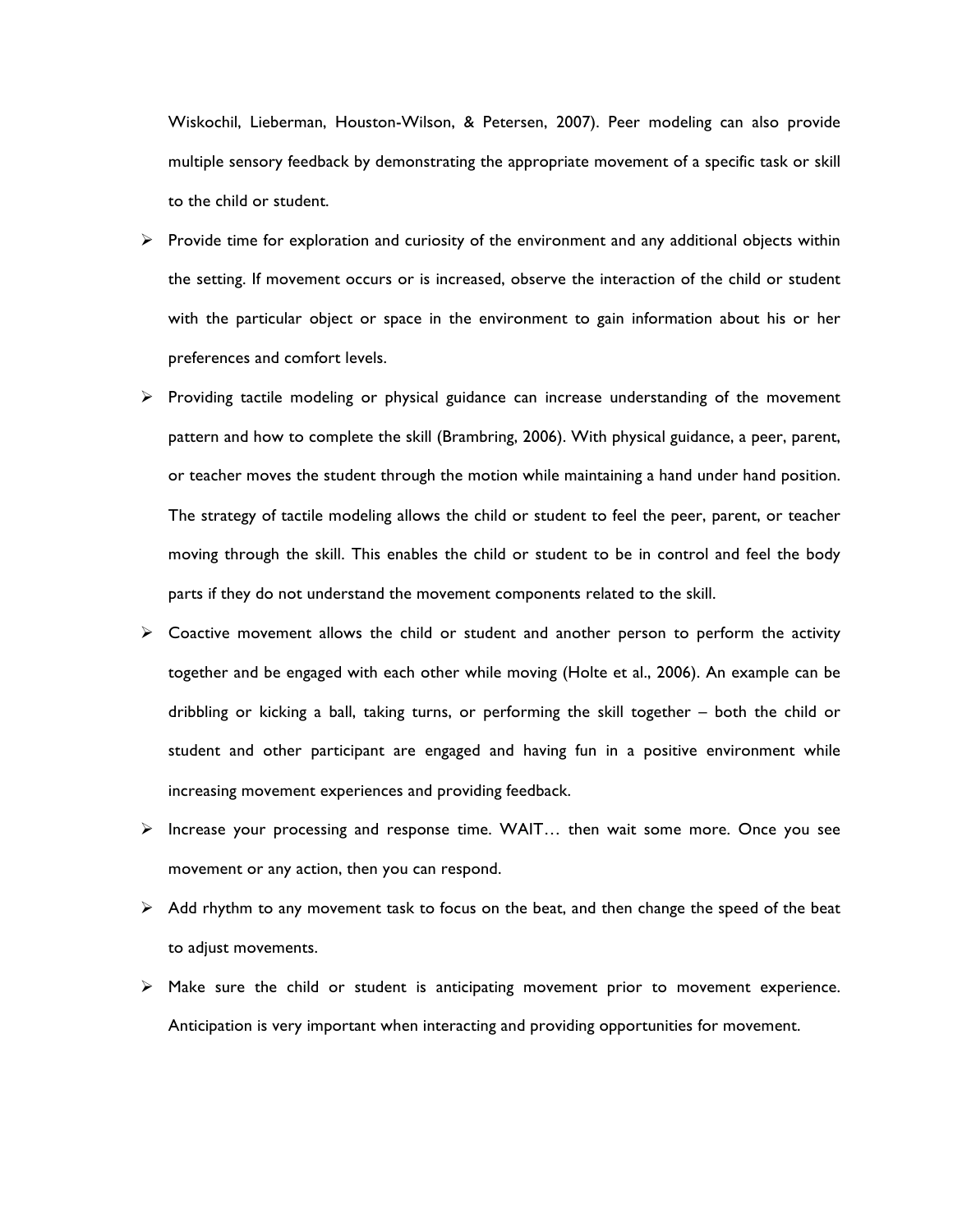Another great tool to use when assisting in a movement task or increasing movement opportunities is motivation. Why should the child or student perform? Make sure to use preferred items, such as colors or textures. Also, reward them with a preferred item (e.g., iPad) when they perform the skill or task that you are asking of them. Then remove the preferred item, by the use of a timer or letting them know that you need it back, ask again for motor performance of that skill or task, then present the reward or preferred item or interaction again. It is important that communication is utilized through movement experiences to assist in understanding movement. Incorporating signs or matching a movement with a particular object or symbol promotes choice and control for the child or student. It also allows the child or student to communicate their wants and needs by using the sign, object, or symbol for that movement skill or task. Also, be sure to provide confirmation and feedback to the student or child based on their performance in order to validate their movement attempts.

Assist motor development by utilizing:

- $\triangleright$  Various positions and postures
- $\triangleright$  Reach, grab, and release
- $\triangleright$  Push and pull: Proprioceptive input
- $\triangleright$  Kick and strike objects with hands and feet
- $\triangleright$  Cross midline of body with arms and legs
- $\triangleright$  Body awareness: identify body parts, then identify location of body parts to objects
- $\triangleright$  Different tactile surfaces
- $\triangleright$  Varying play objects (i.e., grab toys, iPad, balls, flashlights, personal fans)
- $\triangleright$  Varying supportive objects (i.e., furniture, walker, stander, box)

### **Equipment Resources**

American Printing House for the Blind www.aph.org (search physical education) School Specialty https://store.schoolspecialty.com (search special needs or physical education) Gopher Equipment https://www.gophersport.com Flaghouse Equipment https://www.flaghouse.com/Special-Needs/ (search special needs or sensory) Maxiaids https://www.maxiaids.com